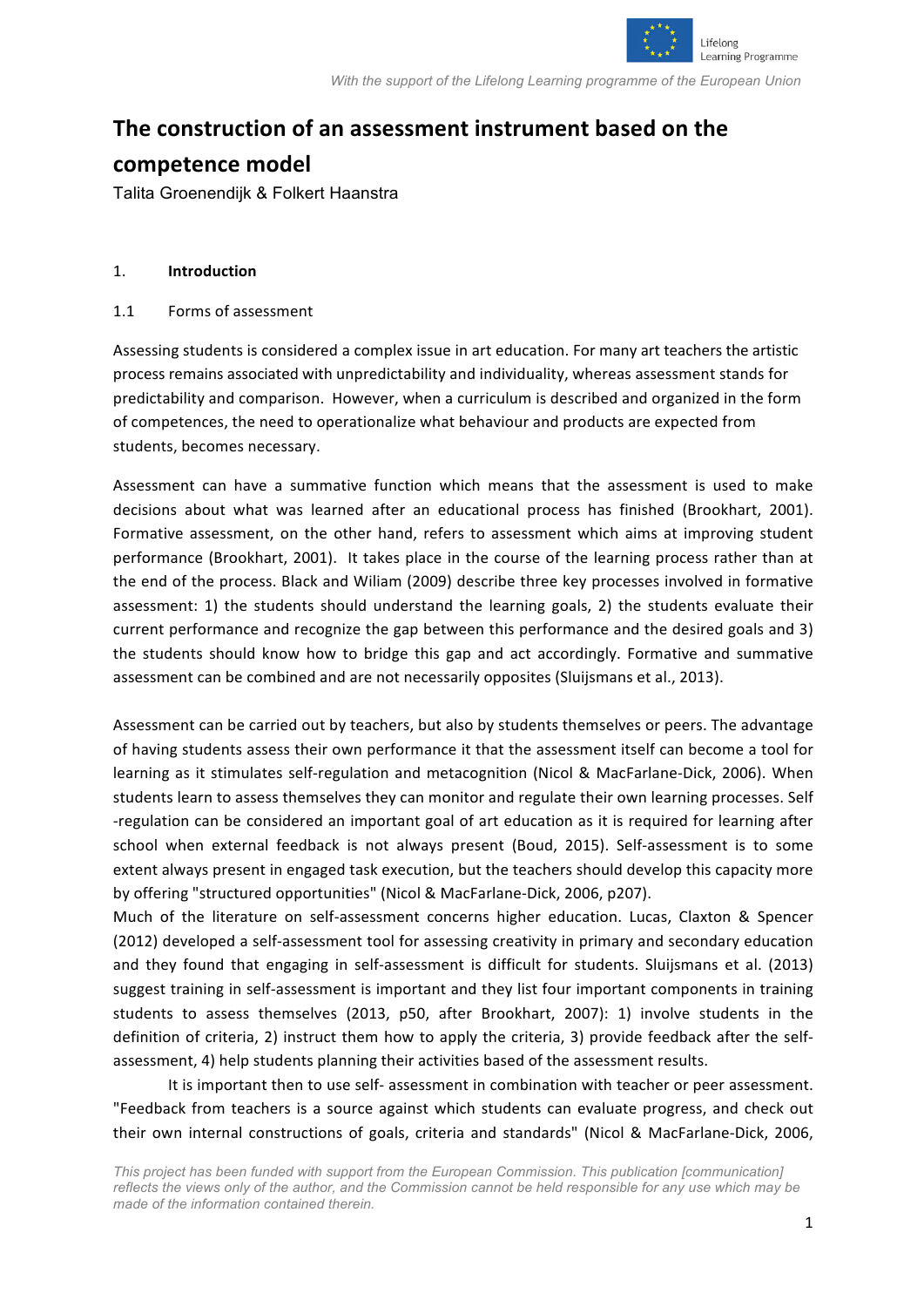

p208). Peer assessment is often connected to self-assessment, but in general is used less frequently (Sluijsmans et al., 2013). Peer feedback may stimulate better understanding of the criteria as students express the criteria in their own words while communicating with their peers (Sadler, 1998). In art education informal peer assessment is not uncommon, as many teachers end an assignment with having the students present the visual products to each other and discussing them.

Taking into account the importance of formative assessment as well as self-assessment in art education, it was decided to construct an instrument that was aimed at these assessment tasks. However the instrument should also be suited for teacher assessment and peer assessment and potentially could be used for summative assessment. The next section describes the choice of an assessment form that can cover these different functions.

#### 1.2 Assessment instruments

Haanstra, Damen, Groenendijk & Van Boxtel, (2015) conducted a study to review the scientific literature on art assessment instruments. The outcomes demonstrate that assessment instruments exist in many different forms and functions. The assessment task of most instruments collected in the review consists of an arts performance. Others tasks are paper and pencil tests, portfolio's and logbooks. A checklist of criteria is the most used scoring tool, but the review shows that also the rubric is currently a very popular instrument for assessment in art education in primary and secondary education. A rubric also consists of criteria, but they are stated in several different levels of competence (for instance from beginner to proficient). Rubrics are transparent for students and therefore enable students to assessment themselves and regulate their own learning. On the other hand, rubrics enable the assessment of complex tasks, such as in art education, with many dimensions and open answers which are not just true or false. Sluijsmans et al (2013) describe that rubrics are useful for summative and formative testing as they provide early and informative feedback.

Rubrics can be used for scoring and explaining scores, as an instrument to have students understand criteria, as an instrument to support self- and peer assessment and as an instrument to define the contents of education (Sluijsmans et al., 2013, p.53). Rubrics can be either general or task specific and holistic or analytic in nature. Task specific rubrics are often easy for teachers to score as indicators are very explicitly related to the task. But, on the other hand, general rubrics enable student to monitor their progress over time, over different tasks. The analytic rubric is very detailed and transparent, but the holistic rubric may provide more reliable scoring as real student performance is usually not so easily caught in very strict rubrics.

Disadvantage of the rubric in general is that it is time consuming to construct such a rubric. Another disadvantage can be the textual character of the rubric. Oskar Maarleveld and Hannie Kortland from the Amsterdam University of the Arts developed and tested a more visual rubric for secondary art education (Maarleveld & Kortland, 2013). In this instrument, pictures represent the criteria and students can colour these indicating their level. Results from a first field test revealed that art teachers and students in The Netherlands were enthusiastic about this visual rubric.

*This project has been funded with support from the European Commission. This publication [communication] reflects the views only of the author, and the Commission cannot be held responsible for any use which may be made of the information contained therein.*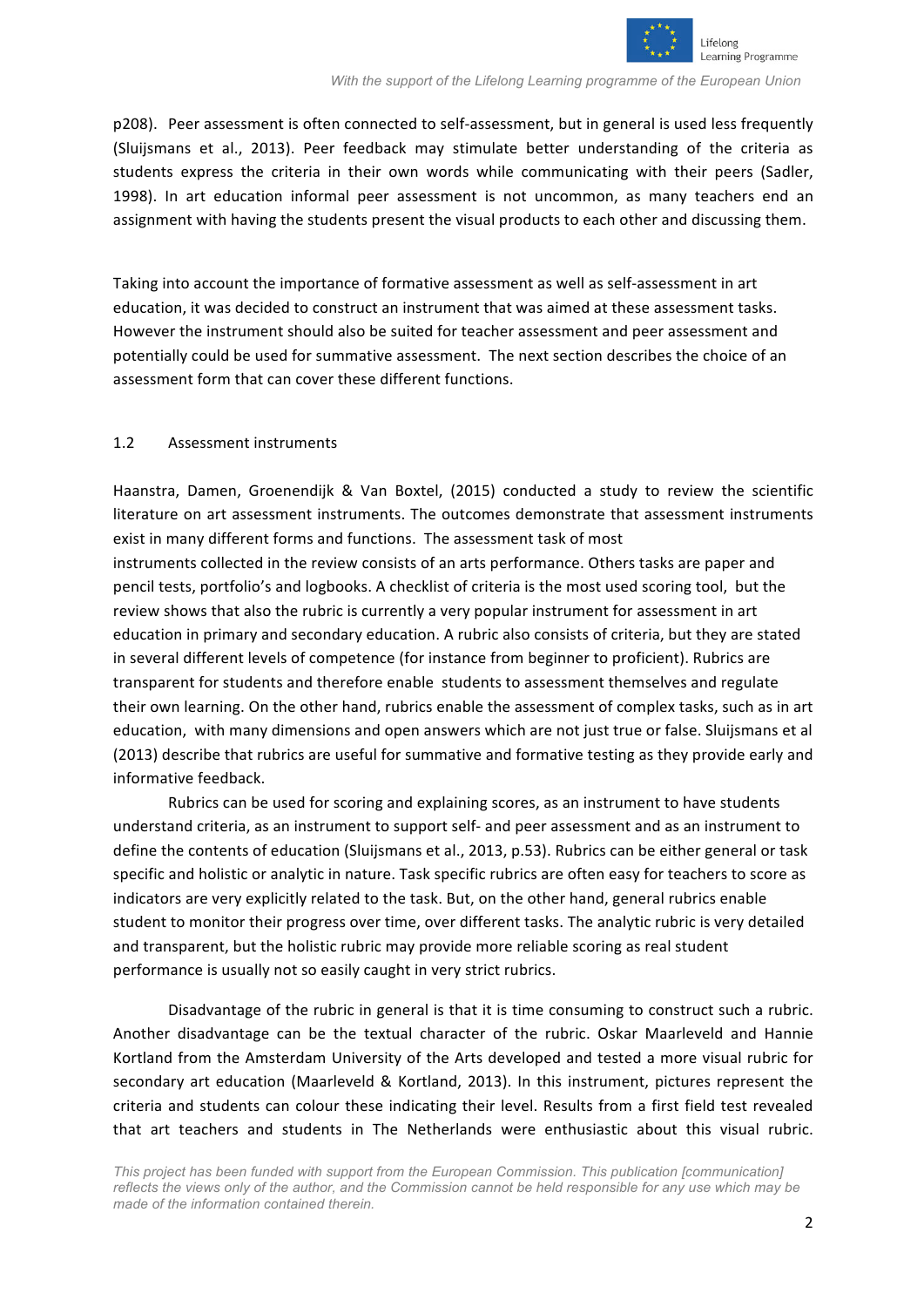

Therefore a European variation of this rubric was developed and tested in the current Comenius project.

#### **2. Instrument construction**

#### 2.1. Expert consultation

The first step concerned the development of the assessment instrument by the two researchers. The instrument was based on the original version of the instrument by Maarleveld & Kortland (2013) and in the first round the researchers adapted the instrument to fit the CEFR VL competence model. Criteria for both production and reception were formulated. They consisted of both a visual rubric (drawings made by Oskar Maarleveld) and a text rubric.

Then seven experts from different countries were requested to respond to this first version of the instrument by providing extensive feedback on the structure, the criteria, the text rubric, teacher instruction and the visuals used in the instrument. The experts came up with suggestions for adding and removing criteria, for alternative formulations, and for drawings. Also the number of levels of the rubric was discussed.

Subsequently, the researchers developed a second version of the instrument which was based on the feedback received from the experts. Of course, some of the feedback was contradicting and the researchers needed to develop a compromise which was based on a majority of opinions. This second version of the instrument was returned to the same experts for another feedback round. Based on feedback in the second round, the final version of the instrument was developed.

#### 2.2 Criteria

The instrument consists of 11 criteria for art production: Collecting sources of inspiration; Experimenting: Making personal work: Communicating visually: Planning: Collaborating: Persevering; Using media and techniques; Using visual elements; Applying functions, styles and genres; Presenting. The instrument consists of 8 criteria for art reception: Recognizing and describing media and techniques; Recognizing and describing visual elements; Recognizing and describing functions, styles and genres; Analysing and interpreting; Using perspectives; Having an opinion and supporting it; Having insight in your own preferences; Being curious and open.

For all criteria both visual rubrics and text rubrics were developed. Students and teachers only had to rate the visual rubric, containing all the criteria. The text rubric was meant as background information and explanation. Figure 1 shows an example for production and figure 2 shows an example for reception.

Figure 1: visual rubric and text rubric for criterion Experimenting

### Experimentieren



*This project has been funded with support from the European Commission. This publication [communication] reflects t*  $\bigvee$   $\vee$   $\bigvee$   $\bigvee$   $\bigvee$  *nd the Commission cannot be held responsible for any use which may be*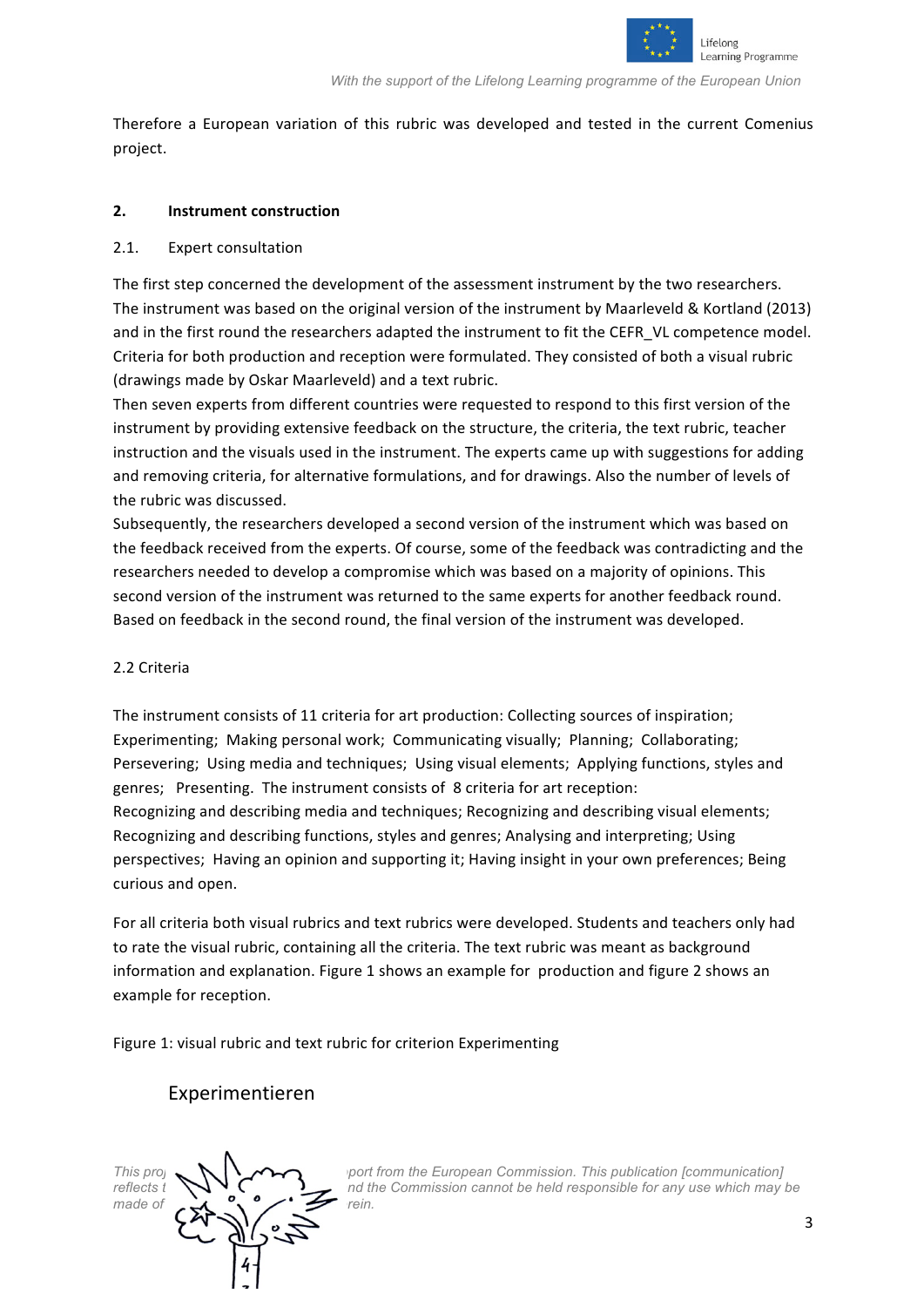

| <b>Niveaus</b>                                                                                              |                                                                                                                                                           |                                                                                                                                                            |                                                                                                                                                                                                                                                    |
|-------------------------------------------------------------------------------------------------------------|-----------------------------------------------------------------------------------------------------------------------------------------------------------|------------------------------------------------------------------------------------------------------------------------------------------------------------|----------------------------------------------------------------------------------------------------------------------------------------------------------------------------------------------------------------------------------------------------|
|                                                                                                             |                                                                                                                                                           | 3                                                                                                                                                          | 4                                                                                                                                                                                                                                                  |
| Du hast sofort<br>begonnen dein<br>Endprodukt zu<br>gestalten. Du hast<br>keine neuen Dinge<br>ausprobiert. | Du hast wenig Zeit<br>damit verbracht zu<br>experimentieren. Du<br>hast wenige neue<br>Medien, Techniken,<br>Methoden oder<br>Anwendungen<br>ausprobiert. | Du hast einige Zeit<br>damit verbracht zu<br>experimentieren. Du<br>hast einige neue<br>Medien, Techniken,<br>Methoden oder<br>Anwendungen<br>ausprobiert. | Du hast viel Zeit damit<br>verbracht zu<br>experimentieren. Du hast<br>viele neue Medien,<br>Techniken, Methoden oder<br>Anwendungen ausprobiert.<br>Deine Experimente haben zu<br>Entdeckungen geführt die im<br>Endprodukt angewendet<br>wurden. |

Figure 2: visual rubric and text rubric for criterion Analysing and interpreting



Analysieren und interpretieren

| uus -<br>. |  |  |  |
|------------|--|--|--|
|            |  |  |  |

*This project has been funded with support from the European Commission. This publication [communication] reflects the views only of the author, and the Commission cannot be held responsible for any use which may be reflects the views only of the author, and the Commission cannot be held responsible for any use which may be made of the information contained therein.*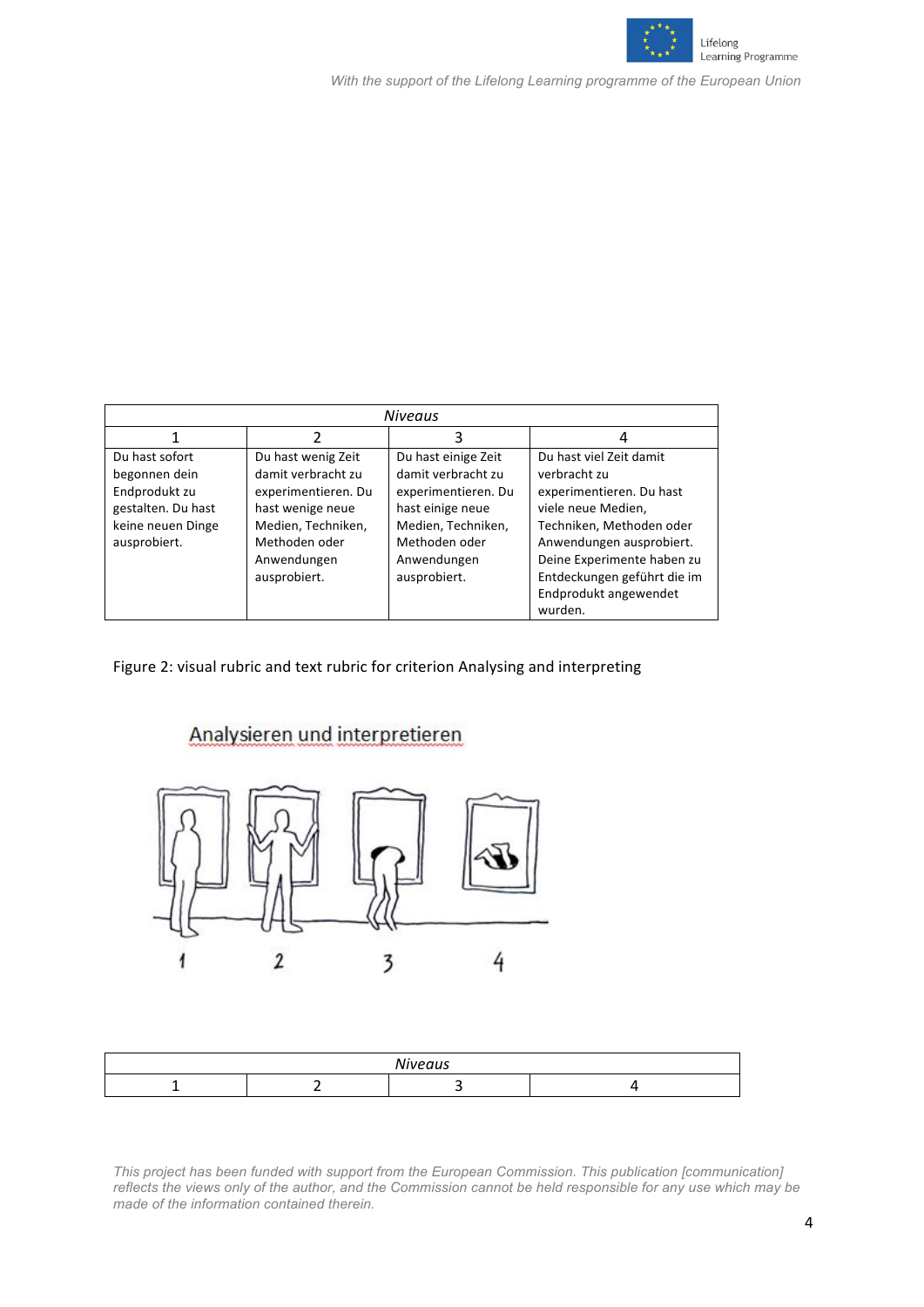

| Du hast kaum        | Du hast wenige      | Du hast einige       | Du hast viele Verbindungen    |
|---------------------|---------------------|----------------------|-------------------------------|
| Verbindungen        | Verbindungen        | Verbindungen         | zwischen Form, Inhalt,        |
| zwischen Form,      | zwischen Form,      | zwischen Form,       | Funktion und Kontext der      |
| Inhalt, Funktion    | Inhalt, Funktion    | Inhalt, Funktion     | visuell gestalteten Produkte  |
| und Kontext der     | und Kontext der     | und Kontext der      | gezogen. Die Verbindungen,    |
| visuell gestalteten | visuell gestalteten | visuell gestalteten  | die du gezogen hast sind sehr |
| Produkte gezogen.   | Produkte gezogen.   | Produkte gezogen.    | ausgereift und verständlich   |
| Die Verbindungen,   | Die Verbindungen,   | Die Verbindungen,    | (umfassend erläutert          |
| die du gezogen      | die du gezogen      | die du gezogen       | und/oder illustriert unter    |
| hast sind nicht     | hast sind teilweise | hast sind ausgereift | Angabe von Quellen).          |
| ausgereift.         | ausgereift.         | und verständlich.    |                               |

#### 2.3 Levels

The CEFR, VL model distinguishes three levels of competence, but it was decided that the rubric would distinguish four levels. The reason is that in contrast to the model (that indicates general levels of competence) the rubric is directed toward the assessment of specific assignments in school practice. The researchers and the majority of the experts were the opinion that for the assessment of assignments three levels that are positively stated, are not sufficient. A fourth level should be added that indicates that a student has failed the minimum level of one or several of the assessment criteria. Another argument was that with three levels, the second, intermediate level would be an attractive 'way out', whereas with four levels one is forced to decide for the lower of the upper half of the levels. Not all experts agreed and some insisted that three positively formulated levels should be applied in the rubric as well.

#### 2.4 Teacher instruction

In the instruction for teachers it is stated that is essential that the teacher and the students study and discuss the rubrics before the start of the production and reception tasks. It is also possible to discuss in class the criteria for good work in production or reception based on examples. When is an art work good? What do concepts such as experiment exactly mean? It is crucial that students understand the textual rubrics and agree to a certain extent with the contents of the rubrics.

After the discussion the teacher chooses (if possible: together with the students) which aspects are relevant considering the upcoming assignment. The teachers clarifies beforehand which of the aspects/ criteria will be assessed, for not always all aspects are relevant. It should also be clear for the students if the assessment based on the instrument is used in a formative or summative way. The teacher explains how the visual reflection forms will be used: the student assesses his/her performance by either colouring the visuals, or by ticking or marking the level. The teacher or a peer may also assess the student. The teacher has several options here.

*This project has been funded with support from the European Commission. This publication [communication] reflects the views only of the author, and the Commission cannot be held responsible for any use which may be made of the information contained therein.* The rubrics may be used during several class hours. Through repeated use the student and the teacher will acquire overview of the progress in the process. By the end of the lesson series, the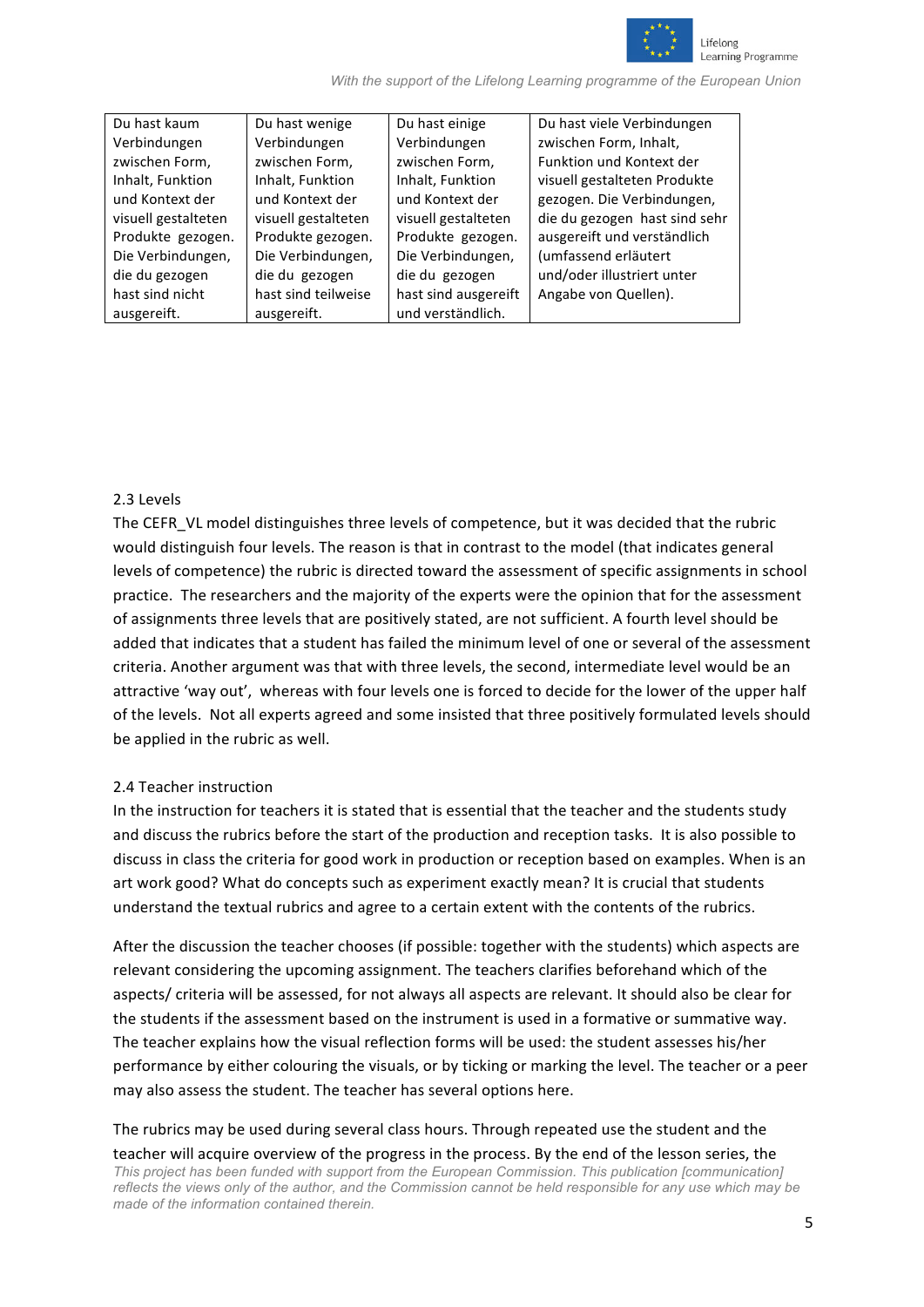

students and the teacher complete again the forms. They may become part of a (digital) portfolio. Again, the teacher chooses what is suitable for the specific class and assignment.

#### 3 Relationship between rubric and CEFR\_VL model

Table 1 shows the 11 criteria that were chosen for the art production rubric and it shows their relationship with the competencies of the CEFR VL model. At the time of the instrument construction, the structure model CEFR\_VL\_ had not yet found its final version, so there is no one on one relationship of competencies mentioned in the model and criteria used in the instrument. However there is sufficient overlap as is shown in the table.

| <b>Visual Rubric:</b>             | <b>CEFR_VL model: Teildimensionen</b>            |
|-----------------------------------|--------------------------------------------------|
| <b>Produktion</b>                 | Imaginieren, Entwerfen; Gestalten;               |
|                                   | Transformieren; Realisieren                      |
|                                   | Imaginieren: Innere, oft bildliche Vorstellungen |
|                                   | erzeugen, die nicht einer aktuellen              |
|                                   | Sinneswahrnehmung entsprechen                    |
| Inspirationsquellen sammeln       | Entwerfen: Ideen finden; relevante               |
|                                   | Kenntnisse recherchieren                         |
|                                   | Verwenden: Bilder die als Werkzeuge              |
|                                   | fungieren, etwa als vorbereitende Skizze         |
| Experimentieren                   | Experimentieren: risiko-und                      |
|                                   | forschungsbereit sein; ungewohne                 |
|                                   | Möglichkeiten ausprobieren                       |
| Persönliche/individuelle Arbeiten | Gestalten: gestalten jenseits erlernten          |
| gestalten                         | Regeln erfordert Selbstbewusstsein               |
|                                   |                                                  |
| Planen                            | Methodenkompetenz                                |
|                                   | Planungs und Strukturierungsprozesse als         |
|                                   | Methodenkompetenz zu verstehen                   |
| Zusammenarbeit                    | Als Sozialkompetenz zu verstehen                 |
| Ausdauer/                         | Realisieren: in gestalterische Prozessen sich    |
| Durchhaltevermögen                | anstrengen; Widerstände überwinden;              |
|                                   | ausdauern                                        |
| Medien und Techniken              | Gestalten/Realisieren: Techniken, Medien         |
| verwenden                         | und Materialien absichtsvoll einsetzen           |
|                                   |                                                  |
| Gestaltungselemente verwenden     | Gestalten/Realisieren: angemessene               |
|                                   | Gestaltungsmitteln einsetzen                     |

Table 1 Art production criteria and relationship with CEFR\_VL model competencies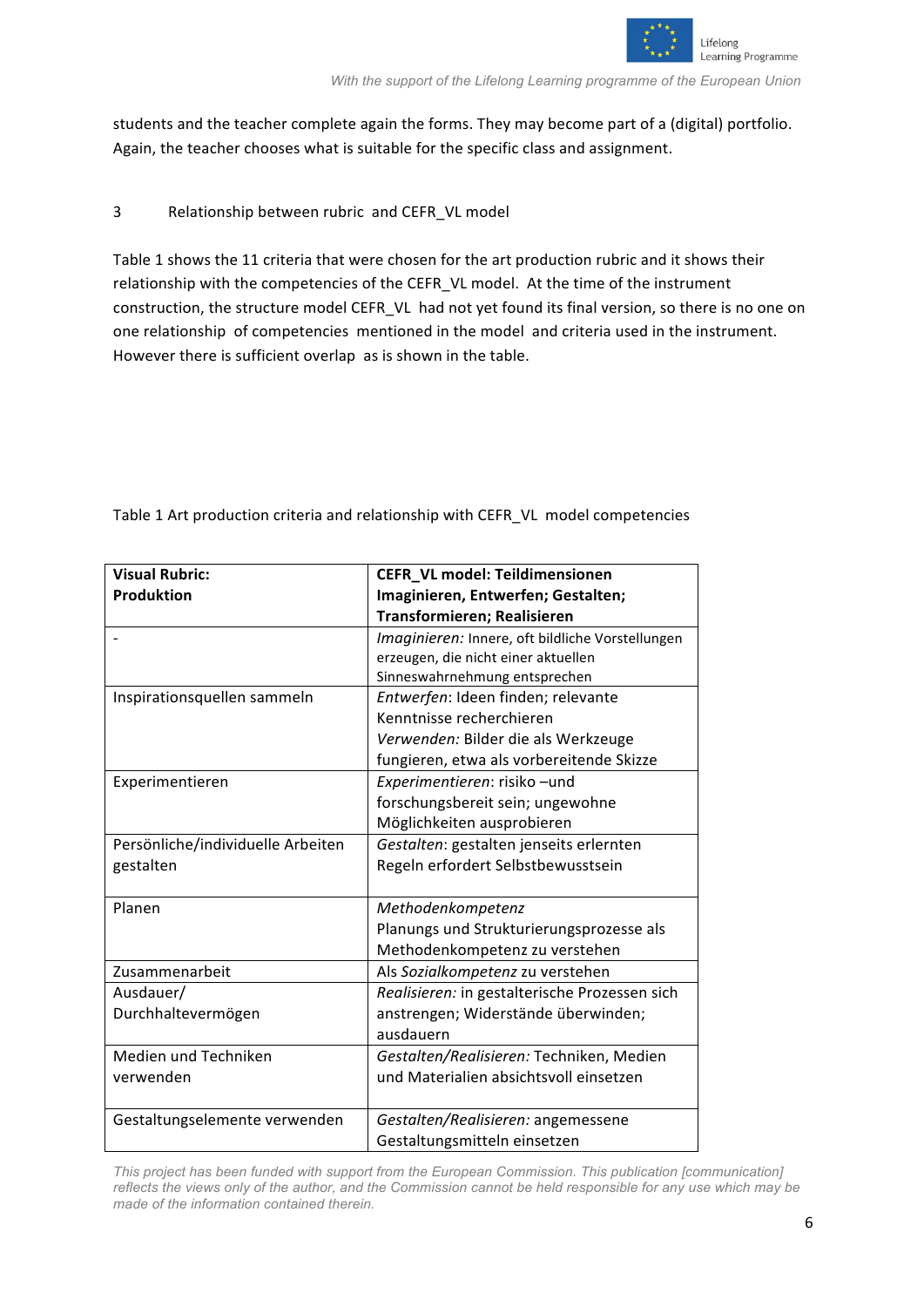

|                              | (Ausschnitt, Farbe, Komposition)            |
|------------------------------|---------------------------------------------|
| Funktionen, Stile und Genres | Gestalten/Realisieren: Regeln (Codes,       |
| verwenden                    | Konventionen von Genres) Berücksichtigen;   |
|                              | Bildideen in einem bestimmten Genre         |
|                              | ausarbeiten                                 |
|                              | Teildimensionen Verwenden-                  |
|                              | Kommunizieren-Präsentieren                  |
|                              | Verwenden: Bilder zielgericht einsetzen     |
| Visuell kommunizieren        | Kommunizieren: mitteilen, sich verständigen |
| Presentieren                 | Präsentieren: für andere wahrhnehmbar       |
|                              | machen                                      |

Table 2 shows the 8 criteria that were chosen for the art reception rubric and it shows their relationship with the competencies of the CEFR\_VL.

Table 2 Art reception criteria and relationship with CEFR\_VL model competencies

| <b>Visual Rubric: Rezeption</b> | CEFR_VL model: Teildimsionen           |
|---------------------------------|----------------------------------------|
|                                 | Wahrnehmen- Untersuchen- Deuten-       |
|                                 | Beurteilen- Wertschätzen               |
|                                 | Wahrnehmen: Gegenstände, Formen        |
|                                 | Prozesse in adäquaten Modi             |
|                                 | beobachten                             |
| Medien und Techniken erkennen   | Beschreiben: die sprachliche           |
| und beschreiben                 | Formulierung der bewusst gemachten     |
|                                 | sinnlichen Wahrnehmung                 |
|                                 | Untersuchen: Analyseaspekte sind       |
|                                 | Material, Technik, Medium              |
| Gestaltungselemente erkennen    | Beschreiben: die sprachliche           |
| und beschreiben                 | Formulierung der bewusst gemachten     |
|                                 | sinnlichen Wahrnehmung (z.B. Form-,    |
|                                 | Raum- und Farbkomposition)             |
|                                 | Untersuchen: Analyseaspekte sind       |
|                                 | bildnerische Mittel (Formen, Farben)   |
| Funktionen, Stile und Genres    | Untersuchen: Genres und Typen          |
| erkennen und beschreiben        | erkennen; Mitteilungskategorien        |
|                                 | identifizieren                         |
| Analysieren und interpretieren  | Untersuchen: Analyseaspekte sind die   |
|                                 | Beziehung von Form-Inhalt, Gestaltung- |
|                                 | Thema; Deuten: Merkmale von Bildern    |
|                                 | werden miteinander und mit relevanten  |
|                                 | Kontexten in Verbindung gesetzt        |
|                                 | Deuten: multiperspektivisch            |
| Perspektiven anwenden           | interpretieren                         |
|                                 | Wertschätzen: andere Sichtweisen und   |
|                                 | deren Ausdruck in Bildern als wertvoll |
|                                 | bzw. Wichtig einstufen                 |
| Eine Meinung haben und diese    | Beurteilen: eine begründete            |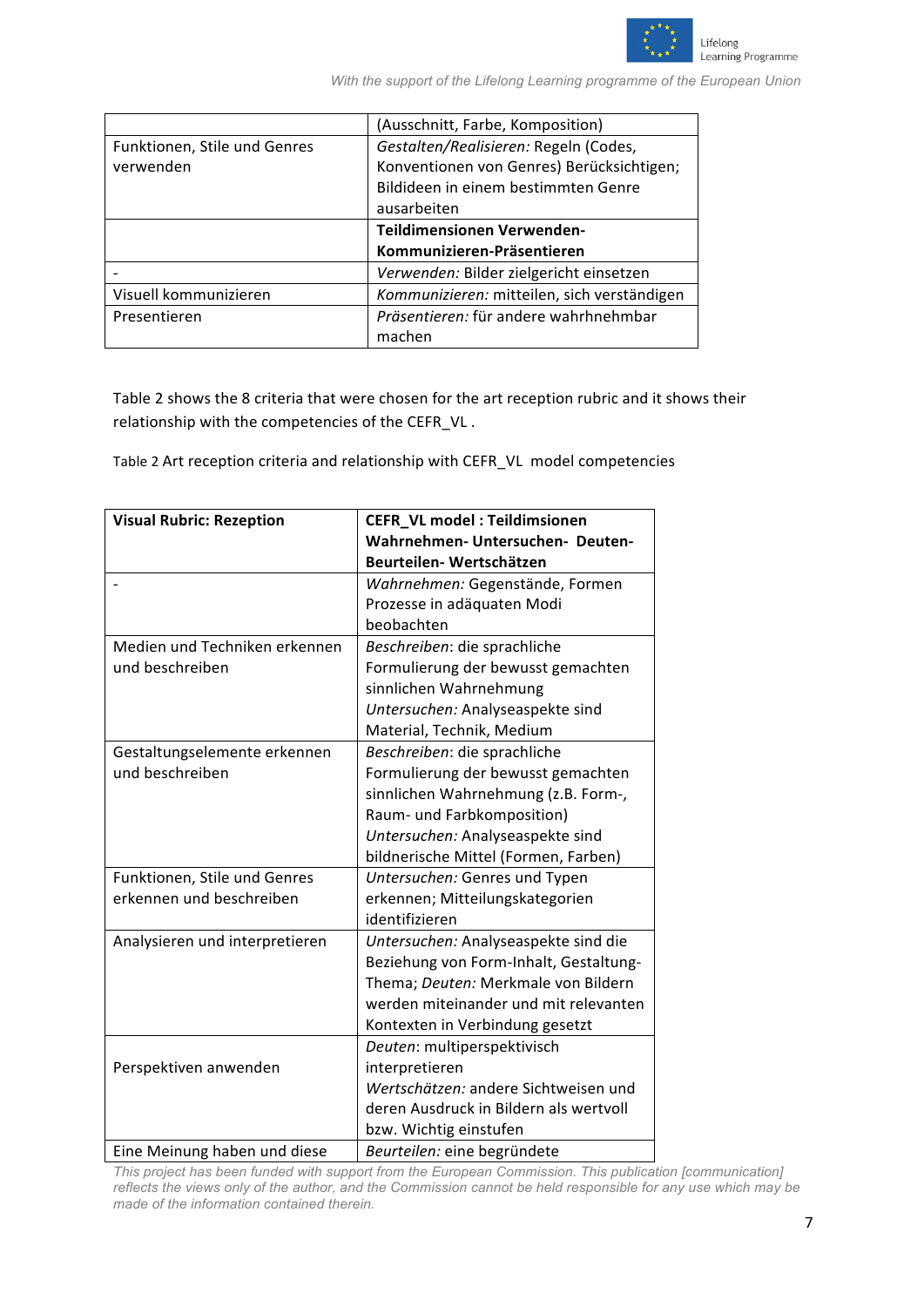

| begründen                  | Einschätzung formulieren              |
|----------------------------|---------------------------------------|
|                            | Wertschätzen: Bilder einen Wert       |
|                            | zumessen und dies kommunizieren       |
|                            | Deuten: Bereitschaft zur kritischen   |
| Sich über eigene Vorlieben | Reflexion der eigenen Reaktion        |
| bewusst sein               |                                       |
|                            |                                       |
|                            | Teildimensionen Ästhetisch Erfahren-  |
|                            | Einfühlen                             |
|                            | Ästhetisch erfahren: spezifische Form |
|                            | des sinnlich-emotionalen              |
|                            | Wahrnehmens                           |
|                            | Einfühlen: Gefühle anderer            |
| Offen und neugierig sein   | nachvollziehen; Gedanken und          |
|                            | Assoziationen anderer tolerieren      |

Not all of the dimensions and competencies of the CEFR\_VL model are represented in the two rubrics. 'Imagining', 'perceiving' and 'aesthetic experience' are missing, for the same reason they are missing in the Niveaumodel. They are not observable (and thus not assessable) as such, but can be assessed through other competencies such as 'experimenting' and 'describing'. 'Aesthetic experience' is a very complex competence, and is assessed through related competencies such as to value, empathy, to interpret and to judge. 'Using images' is too broad a category, whereas 'communicating visually' is more specific.

In the model it is explained that often a competence is relevant for both reception and production. To make the assessment manageable, the competencies in the rubrics are either related to reception or to production. We realize this is a simplification. The CEFR\_VL model also refers to meta cognition as an overarching competence. Metacognition is thinking about (reflecting) the processes of production and reception both during and after the process. Self-assessment with the rubrics is in itself is a form of metacognition. Therefore metacognition is not one of the criteria, as reflecting about your reflection would make things too complicated.

#### 4. Conclusion

Regular and structured forms of formative self-assessment are important in art education. Therefore an assessment instrument was constructed that can be used by students, but that is also suitable for teacher assessment and peer assessment. The form of the instrument was inspired by literature and previous research on assessment in art education in schools. The content of the instrument was based on the competence model of CEFR VLI. Experts advised on the resulting assessment instruments: a visual and a text rubric for production and for reception of art. At face value the instrument seems to be a sufficient operationalisation of the CEFR VL model, although some simplifications and reductions are inevitable. In order to test the instrument for feasibility and validity, empirical research was conducted in schools in Austria, Germany, Holland and Hungary. This evaluation is reported in the next chapter.